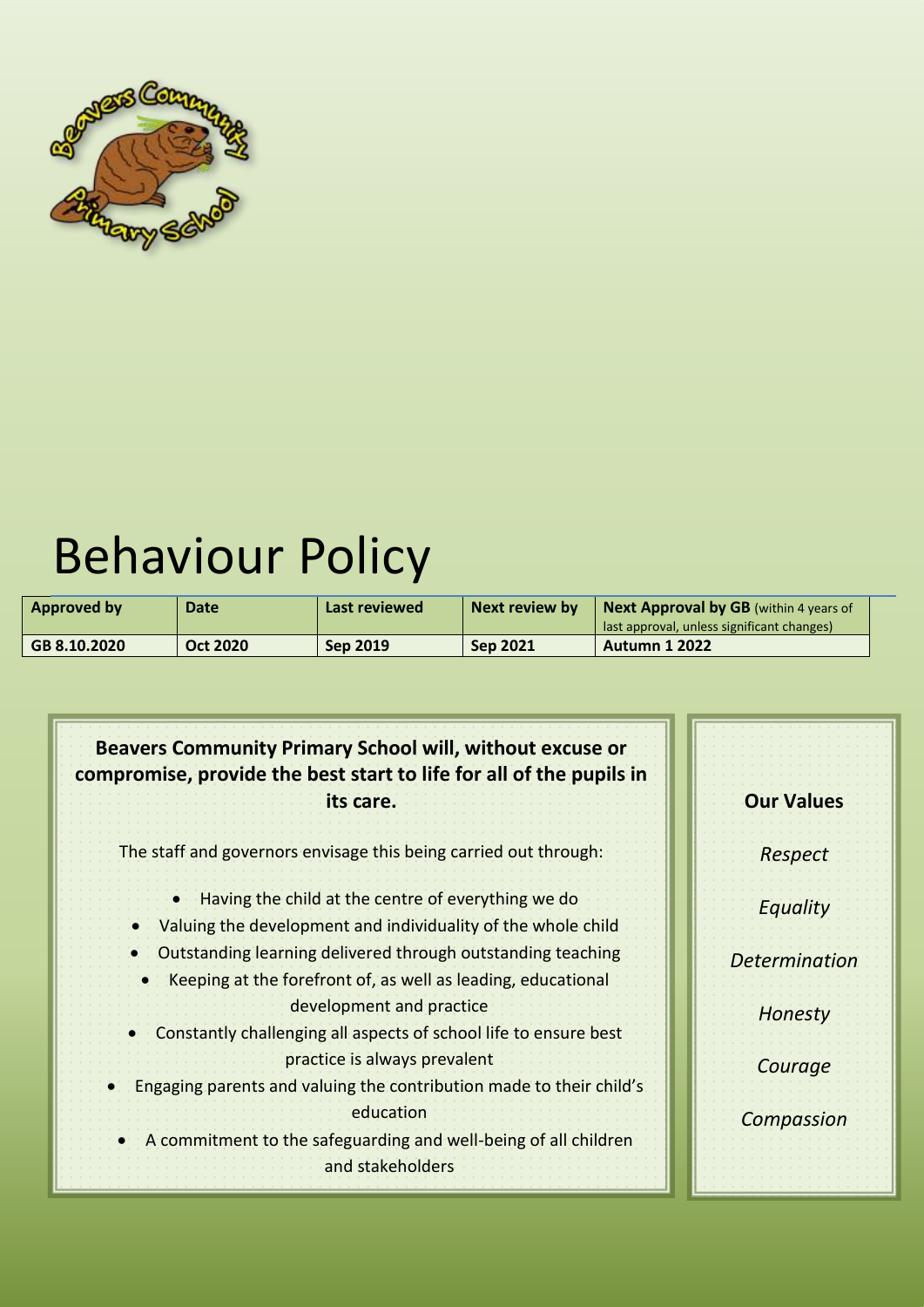

# *Contents*

|                                                                      | <b>Pages</b> |
|----------------------------------------------------------------------|--------------|
| Introduction                                                         | 2            |
| <b>Behaviour Principles and Aims</b>                                 | 3            |
| Statements within the Behaviour Policy                               | 3            |
| Code of Conduct for Children                                         | $4 - 8$      |
| <b>Behaviour for Learning</b>                                        | 9            |
| Physical Contact, including Use of Force                             | $10 - 12$    |
| Anti-Bullying                                                        | $13 - 15$    |
| Code of Conduct for Staff, Written Statement of Behaviour Principles | $16 - 20$    |

# *Introduction*

This policy is based on advice from the Department for Education (DfE) on:

- Behaviour and discipline in schools
- Searching, screening and confiscation at school
- The equality Act 2010
- Use of reasonable force in schools

Beavers Community Primary School is an equal opportunities school and behaviour should be taught and dealt with in line with our equality of opportunity policy. All pupils within school will have the same opportunity to realise their potential regardless of gender, ability, ethnicity, religion, language, class and physical ability. Some key points are:

- Equality of opportunity is a cross-curricular issue; opportunities are identified and utilised in each curriculum area or topic.
- The language and learning needs of bilingual pupils are acknowledged in all subject areas.
- The use of assessment contributes to a positive understanding of race, gender, disability, equality, ethnic and cultural diversity.
- Children should work in a variety of different groupings depending on a particular activity. They work individually, in pairs or in groups (e.g. same ability, mixed ability, single sex, friendship, role model etc.).
- We offer activities of a non-stereotypical nature.
- Children have opportunities to share cultural and other experiences in the classroom.

Beavers Community Primary School is a Rights Respecting School and therefore this behaviour policy is based on Children's Rights with the responsibility of all named parties to ensure that these rights are inviolate. The school has three commitments that underpin this policy:

- **•** To learn
- To be safe
- To show mutual respect

Beavers Community Primary School is a school that holds values central to all of its work and therefore this policy must be applied in line with the school's values system. This philosophy is essential to this behaviour policy and all named parties need to be guided by this principle when applying this policy.

Project Achieve is used as an operational method to ensure this policy is upheld. It teaches the children pro-social skills. Alongside this, it gives them the chance to consider and modify their own behaviour as it works on the principle of them having ownership of their own behaviour and choices. When the children make good choices, they will be rewarded with good consequences. When the children are unable to make good choices, they will be given an appropriate bad consequence.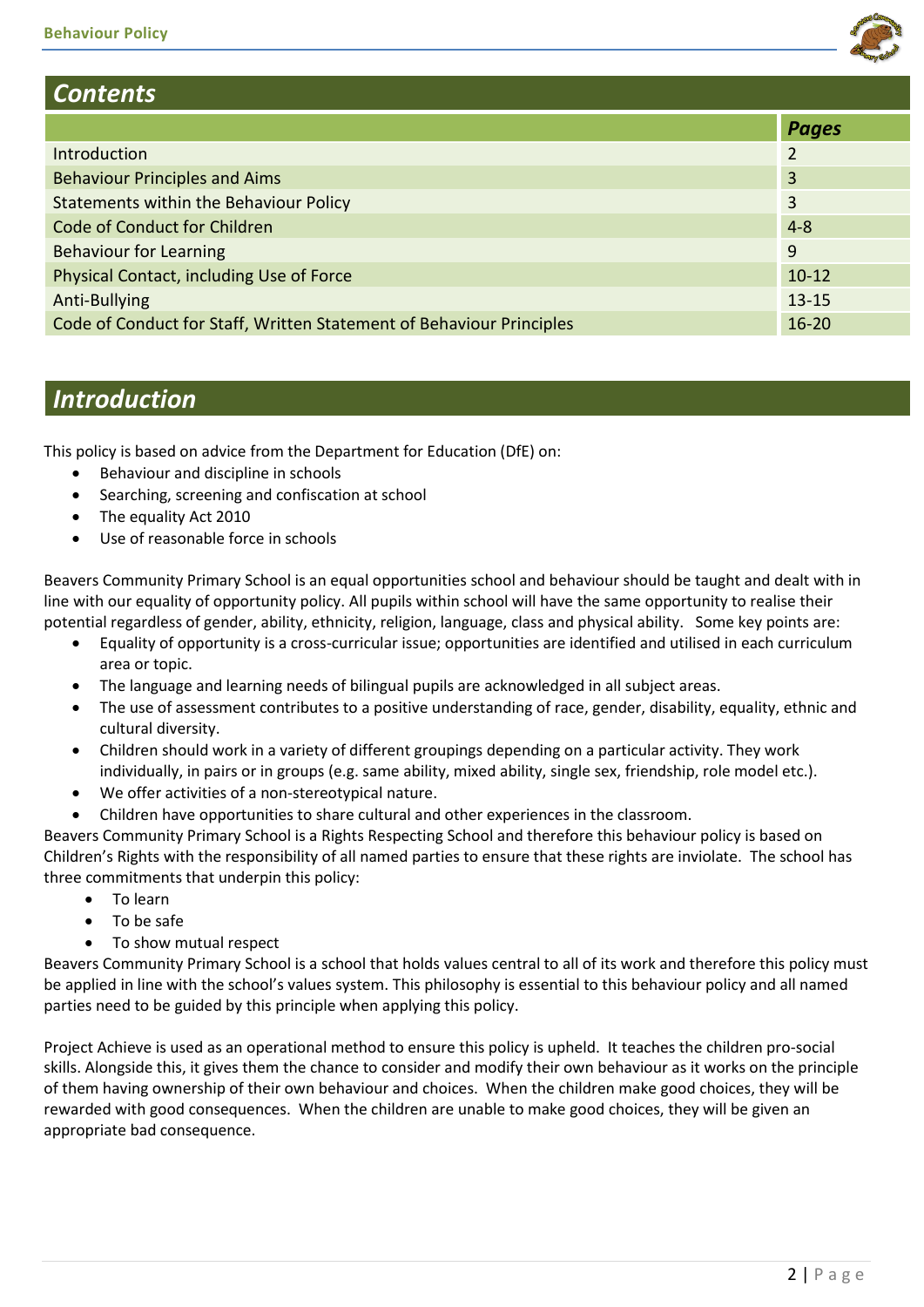

# *Behaviour Principles and Aims*

A person who can truly be described as educated does not have a vast bank of knowledge; they have the ability to use knowledge for their own good and for the good of humanity. The development of a strong spiritual and moral framework, based on strong values, is an essential part of the education that is on offer at Beavers Community Primary School.

Beavers Community Primary School endeavours to provide a well-balanced holistic curriculum that focuses on the development of the whole child, which includes developing outstanding behaviour within and beyond the school setting. There are some key principles relating to behaviour at Beavers Community Primary School:

- children, staff and parents need to work together to establish a strong set of values which underpins the life of the school;
- values will include ones which are explicitly taught (as set out in the PSHE curriculum) and generic ones, which are essential to shaping good behaviour (such as service, compassion, trust, peace, forgiveness, friendship, justice, humility, hope and a sense of what it means to be a community);
- children will be helped to develop healthy, spiritual and moral frameworks which will support them into secondary school and adult life;
- children will be encouraged to develop strategies and skills which will help them to be resilient and yet also compassionate and forgiving when they deal with difficult situations;
- the school will teach responsibility and service so that children, through positive experiences, learn to respect authority and take a pride in the work that they do and their school and its environment;
- through the use of sanctions and rewards children will learn about justice and how there is a difference between major and minor issues;
- all staff and governors will act as role models to the children and will actively demonstrate and promote the very behaviours that are expected from the children; and
- all staff will take ownership in developing the behaviour of all the children.

# *Statements within the Behaviour Policy*

This policy encompasses several statements each of which could be separate policies in their own right:

- Code of Conduct for Children;
- Behaviour for Learning;
- Physical Contact, including Use of Reasonable Force;
- Anti-Bullying; and
- Code of Conduct for Staff.

They are brought together here so that there is one document that encompasses all aspects of behaviour. This sets out a clear expectation for all stakeholders.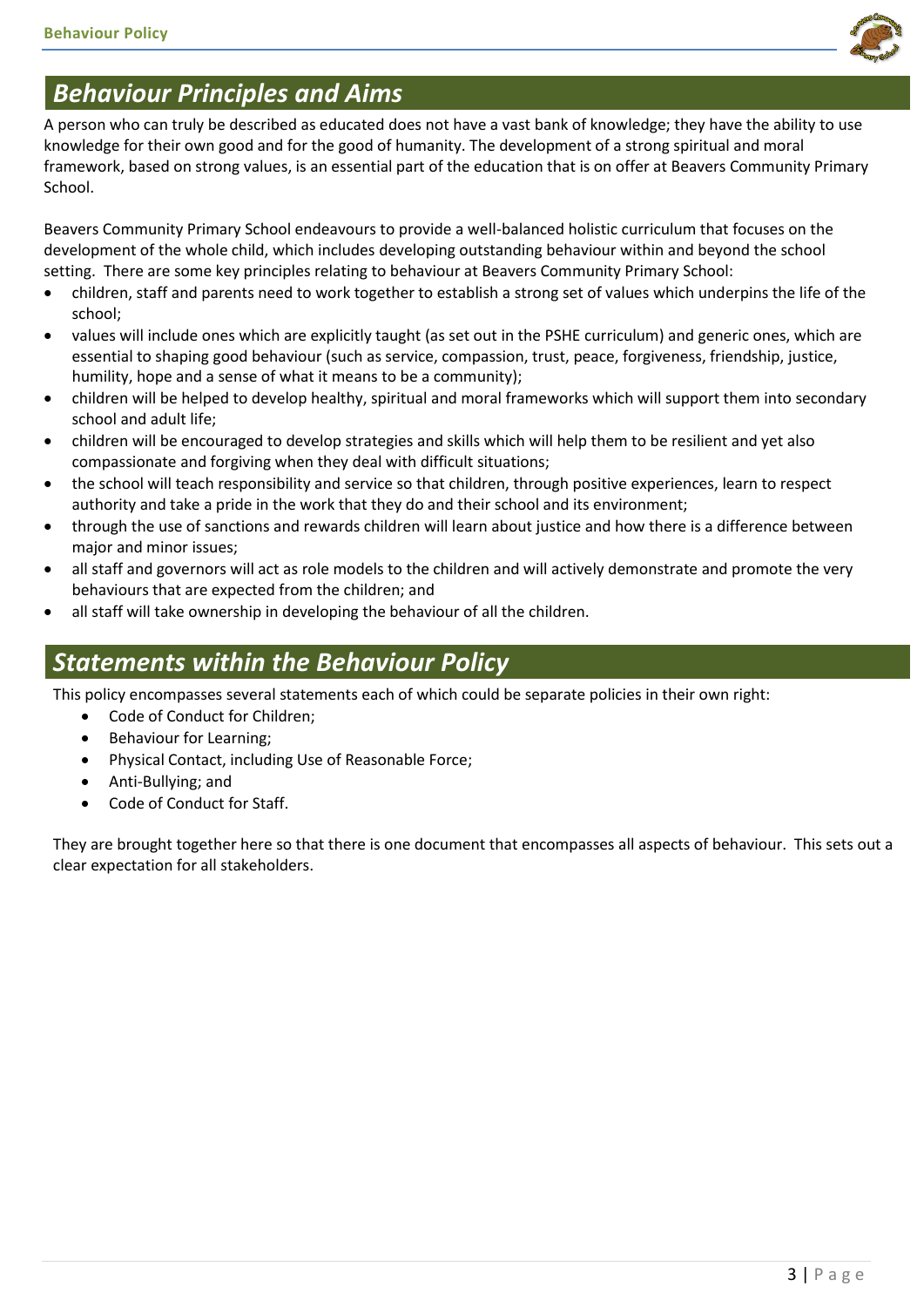

# *Code of Conduct for Children*

This code of conduct has been formulated with the safety and well-being of the children in mind, and to enable the school to function efficiently as a place of learning and to ensure the three school rights are upheld. It supports, and is supported by, the school's status with regard to equality of opportunities, rights respecting school, values and Project Achieve (as set out in the introduction of this policy).

# **The Code**

The code is based on the school's three rights (the right to respect, the right to learn and the right to be safe) and lists some examples of behaviours that are expected from the children. It also sets out expectations for staff in supporting the children in achieving this code.

#### *a) We make a commitment to Respect*

We will teach and encourage children to do the following:

- Maintain a positive attitude
- Listen without interrupting or 'back-chat'
- Make eye contact with other people
- Use the other person's name
- Try and empathise –for example: 'how do you think the other person is feeling' or 'what would you feel like if someone did that to you?'
- Remember their good manners
- Not to shrug when being reprimanded

#### *b) We make a commitment to be Safe*

We will teach and encourage children to do the following:

- Not to engage in 'rough play' in the playground
- Report any concerns to an adult of their choice
- Behave as ambassadors for the school when on educational trips or at other venues, for example swimming lessons and sporting events.

To ensure a) and b) staff are expected to:

- Monitor playground behaviour and be proactive rather than reactive
- Be endlessly vigilant and take preventative measures, for example monitoring 'trouble spots'
- Use their emotional intelligence and remember that little things can become big things-it's important to pay attention to details and to take responsibility for following EVERY incident up-children's personal development and well-being is paramount. Remember … each child is your responsibility
- Be punctual and ensure that lessons begin on time
- Dismiss children at the end of the day in a calm and orderly manner ensuring that each child has his/her belongings (coat, book bag, bag, PE kit) and is handed over to a responsible adult, who is known to be responsible for the child
- Monitor children for behavioural changes in line with Child Protection guidelines
- Brief accompanying adults on educational visits in line with the school trips policy

#### *c) We make a commitment to Learn- Listening*

We will teach and encourage children to do the following:

- To look directly at the person speaking to them
- To listen closely and without interrupting
- To use respectful body language when talking to an adult
- To think carefully about what has been said before responding

#### *d) We make a commitment to Learn– Working Hard*

We will teach and encourage children to do the following:

- To complete their work within a set time
- To concentrate within a given time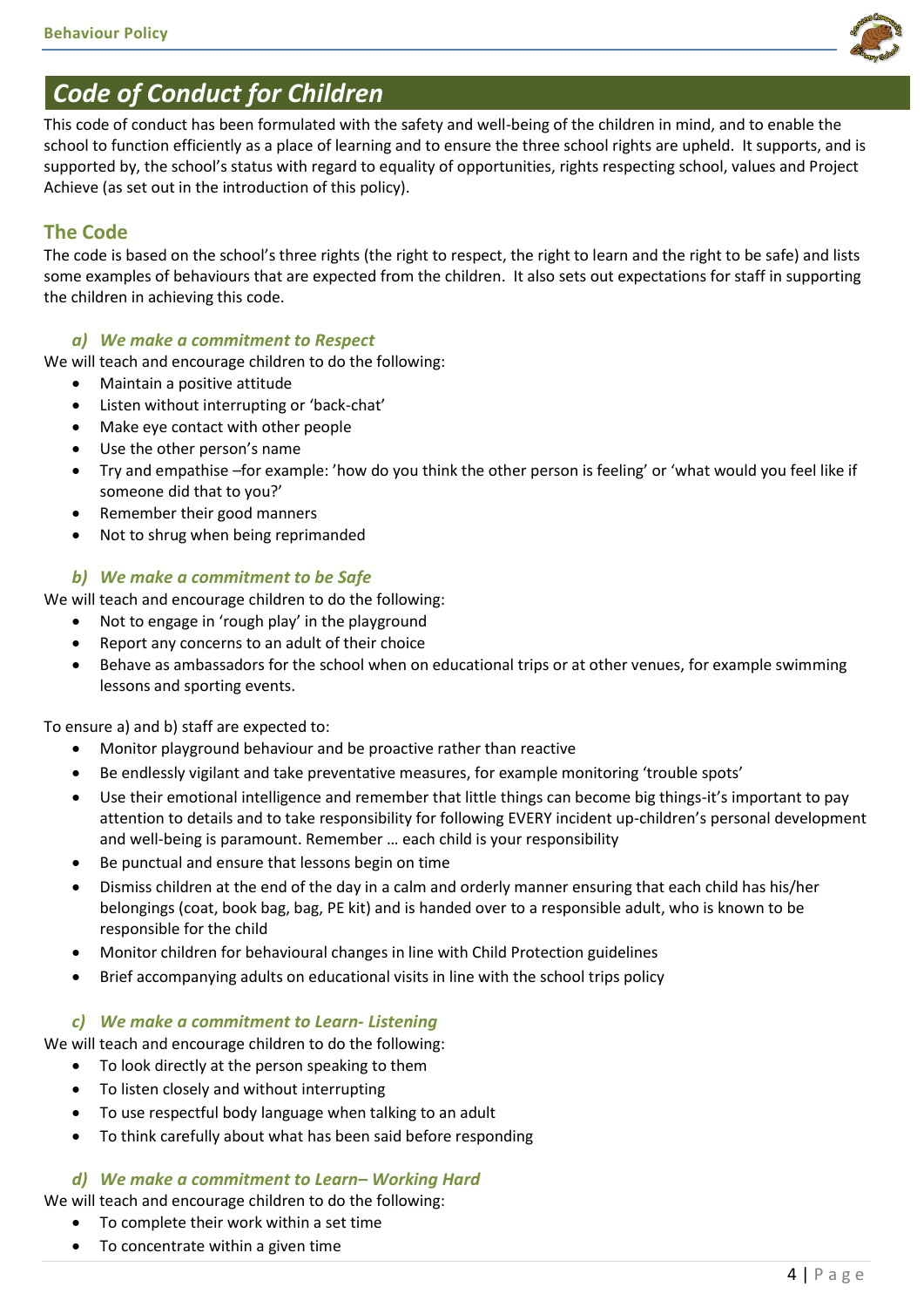- To send unfinished work home with parental agreement
- To be proud of their learning
- To understand that presentation is important in every piece of work
- To use BLP to build effective learning behaviours

To ensure c) and d) staff are expected to:

- Have high expectations for each child
- Explain to children the positive consequences of making good progress

#### *e) We make a commitment to Respect– Looking after things*

We will teach and encourage children to do the following:

- Pick up coats
- Put lunch boxes away
- Put away play equipment
- Look after their books i.e. no graffiti
- Look after their book bags and PE kit
- Leave valuables such as jewellery and mobile phones at home
- Clear up in the hall
- Behave sensibly in the toilets
- Take belongings home at the end of the day

#### *f) We make a commitment to Respect- Honesty*

We will teach and encourage children to do the following:

- Explain the part they have played in an incident
- Acknowledge the part they have played in an incident
- Accept responsibility for the part they have played in an incident
- To apologise and make amends

#### *g) We make a commitment to Respect and to be Safe- walk quietly and calmly around the building*

We will teach and encourage children to do the following:

- Line up one behind the other
- Move around the school without talking to maintain safety
- Move around the building in a safe and controlled way which enables children with a range of needs to cope with their surroundings
- Hold the door open for each other, for staff and for visitors to the school

To ensure e), f) and g) staff are expected to:

- Look up and down the lines
- Make eye contact with each child
- Role model how to move down the corridors
- Have a system in place to ensure all children can be monitored at all times

#### **Rewards**

All children will be encouraged to practice good behaviour with a suitable series of rewards, in line with Project Achieve, values and UNICEF rights respecting school agenda:

- Verbal praise
- Recognising achievements through certificates
- House points
- Marbles in the jar
- Sticker/reward charts (appropriate to age, usually to help modify previously poor behaviour)
- Earning privileges/special responsibilities such as helping teachers, being selected to represent the school.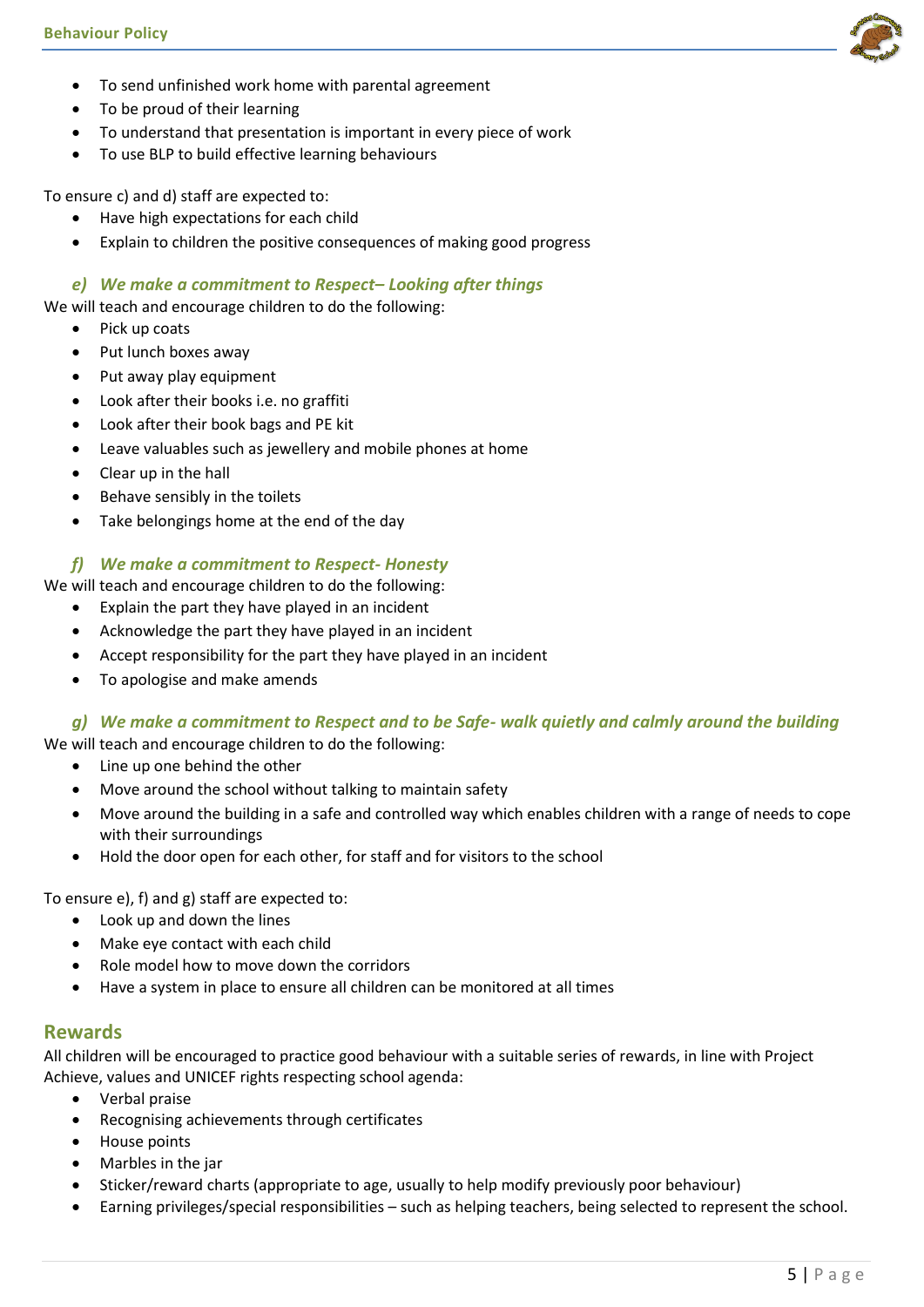

It is important to note that good behaviour is the expectation and that over-rewarding is not aligned with the school's culture. Rewards need to be earned and not de-valued through over-use. Children are expected to learn to be intrinsically rewarded to behave well as this is an important skill for life.

Material rewards should not be given to the children of the school to promote good behaviour unless they have educational value, e.g. books, pencils etc. Staff must be aware that giving gifts cannot be used to gain the favour of children. Before gifts are used to reward the children's behaviour, the ELT of the school must first approve the proposed gift and the rationale for giving the gift.

#### **Sanctions**

Sometimes children are badly behaved. Children need to discover where the bounds of acceptable behaviour lie, as this is a part of growing up.

Minor breaches of discipline are generally dealt with by the class teacher in a supportive and fair manner, with some flexibility regarding age of the child, as far as sanctions are concerned. Each case is treated individually. Children are made aware that they are responsible for their own behaviour and that breaking rules will lead to consequences. Minor incidents of poor behaviour do not need to be recorded in the class behaviour log.

#### *Major breaches of discipline include:*

- Physical assault
- Deliberate damage to property
- Bringing sharp or dangerous instruments to school, or any item that might cause a problem
- Stealing
- Leaving the premises without permission
- Verbal abuse
- Foul or abusive language
- Swearing
- Any form of bullying
- Refusal to work
- Vandalism
- Theft
- Racist, sexist, homophobic or discriminatory behaviour
- Smoking

This type of behaviour is generally rare and it is the responsibility of the Head Teacher or the Deputy Head Teacher who will deal with it appropriately. Parents will be involved at the earliest possible stage if problems are persistent or recurring. Incidents of major breaches of discipline need to be recorded in the class behaviour log.

#### *Sanctions and strategies to improve this type of behaviour include:*

- Verbal reprimand
- Talk to the child discuss what has happened
- Withdrawal from the classroom for the rest of the day
- Miss playtime or lunchtime
- A meeting with parents, and either a warning given about the next stage unless there is an improvement in the child's behaviour
- Repeating work until it meets the required standard
- Sending work home
- Letters of apology
- Loss of responsibility/privileges e.g. monitor jobs
- School based community service or imposition of a task such as litter picking, tidying a classroom, removing graffiti or helping tidy the dining hall after dinner time
- Placing the child on a daily or weekly report/log system to monitor their behaviour with parents' support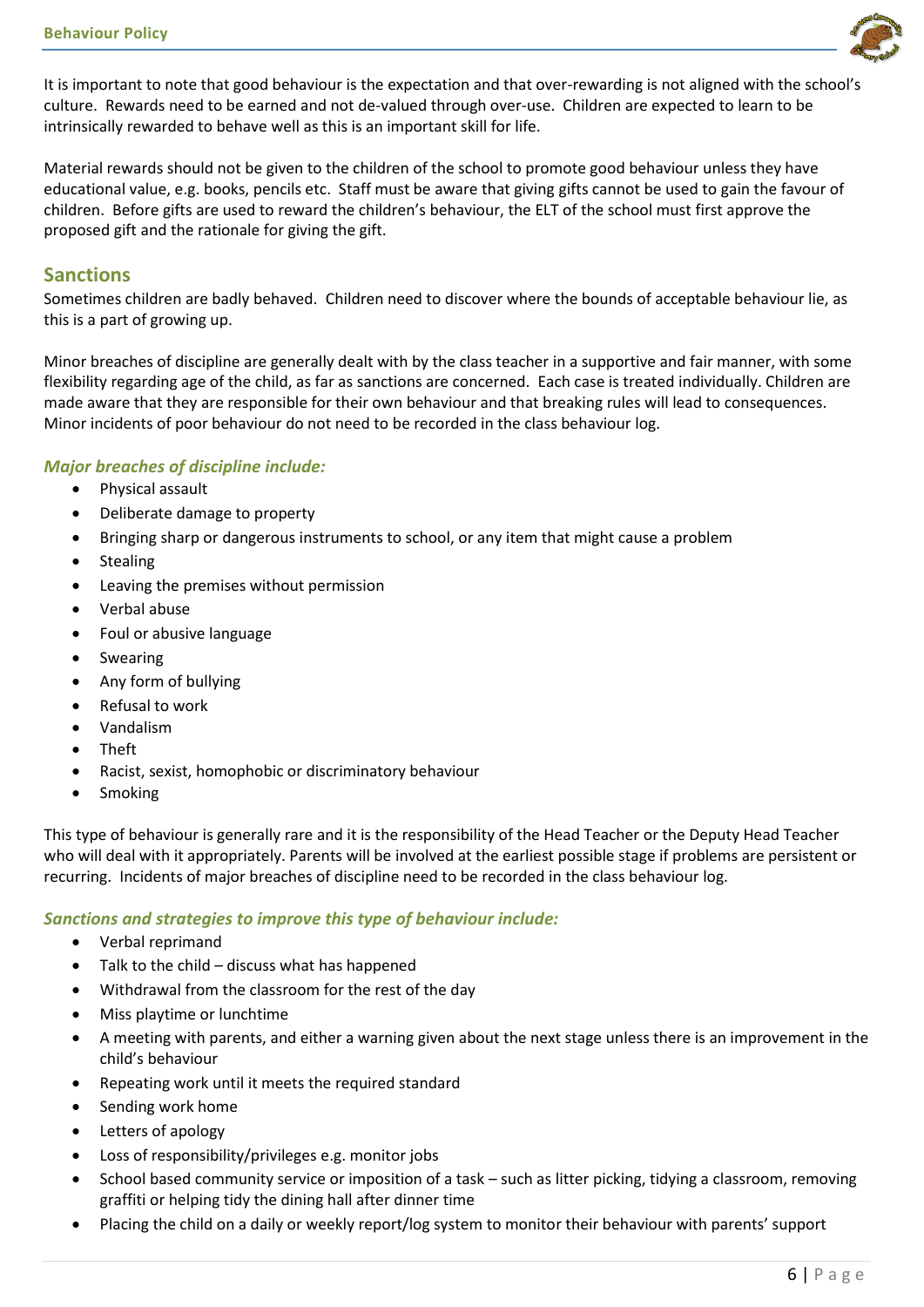

- If the problem is severe or recurring, then exclusion procedures are implemented
- A case conference involving parents and support agencies
- Permanent exclusion after consultation with the Governing Board and the Local Authority
- Parents have the right of appeal to the Governing Board against any decision to exclude

#### **Behaviour modification strategies**

There are occasions when individual children exhibit behaviour which is unacceptable. As part of the approach within our behaviour policy of rewards and sanctions, we use behaviour modification strategies to change individual children's behaviour. These are used by all staff. For example, implementing the behaviour policy consistently, modelling positive behaviour, providing a personalised approach to the specific behavioural needs of particular pupils and recording behaviour incidents. The senior leadership team will support staff in responding to behaviour incidents.

Each child is different, so it is important that the cause of the behaviour is investigated and plans made to meet individual needs.

### **Pupils' conduct outside the school gates – teachers' powers**

Teachers and schools have the power to discipline pupils for misbehaving outside of the school premises to such an extent as is reasonable (proportionate and fair responses that may vary to the age of the pupil, and any other special circumstances that affect the pupil).

The following circumstances of misbehaviour beyond the school gates are subject to the sanctions identified in this policy:

- taking part in any school-organised or school related activity or
- travelling to or from school or
- wearing school uniform or
- in some other way identifiable as a pupil at the school.

There are other occasions when misbehaviour at any time will be subject to the sanctions identified in this policy:

- could have repercussions for the orderly running of the school or
- poses a threat to another pupil or member of the public or
- could adversely affect the reputation of the school.

In all cases of misbehaviour the teacher can only discipline the pupil on school premises or elsewhere when the pupil is under the lawful control of the staff member.

#### **Parents**

Parents can help support this code of conduct for children:

- By recognising that an effective school behaviour policy requires close partnership between parents, teachers and children
- By discussing the school rules with their child, emphasising their support of them and assisting when possible with their enforcement
- By attending Parents' Evenings, parents' functions and by developing informal contacts with the school
- By knowing that learning and teaching cannot take place without sound discipline
- By remembering that staff deal with behaviour problems patiently and positively
- By recognising that there is always another side to the story and to find out all the facts before reaching conclusions
- By NOT dealing directly with other children and parents and allowing the school to deal with them
- By speaking directly to the class teacher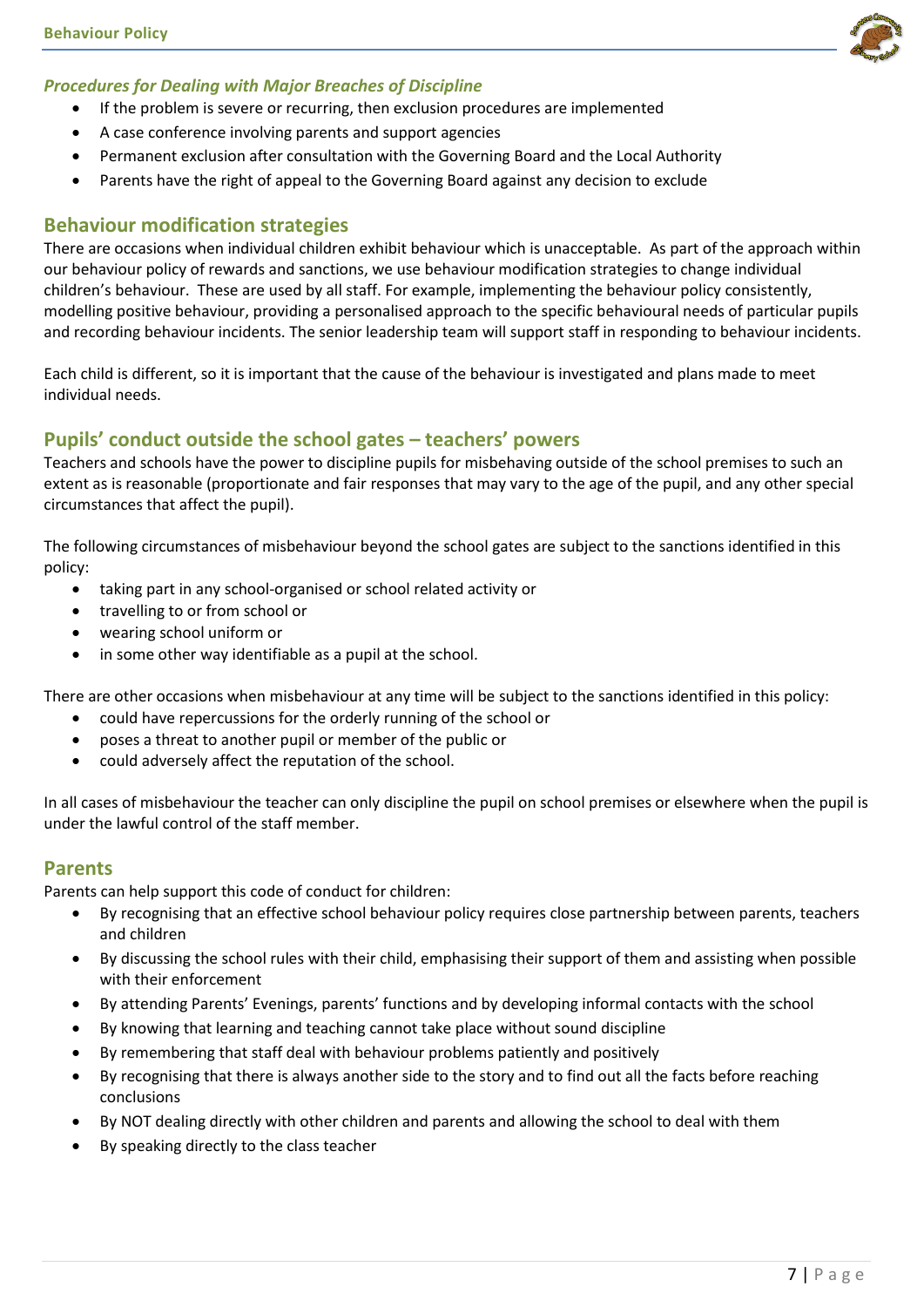

The governing board is responsible for reviewing and approving the written statement of behaviour principles. The governing board will also review this behaviour policy in conjunction with the HeadTeacher and monitor the policy's effectiveness, holding the HeadTeacher to account for its implementation.

#### **The HeadTeacher**

The HeadTeacher is responsible for reviewing this behaviour policy in conjunction with the governing board, giving due consideration to the school's statement of behaviour principles. The HeadTeacher will also approve this policy. The HeadTeacher will ensure that the school environment encourages positive behaviour and that staff deal effectively with poor behaviour, and will monitor how staff implement this policy to ensure rewards and sanctions are applied consistently.

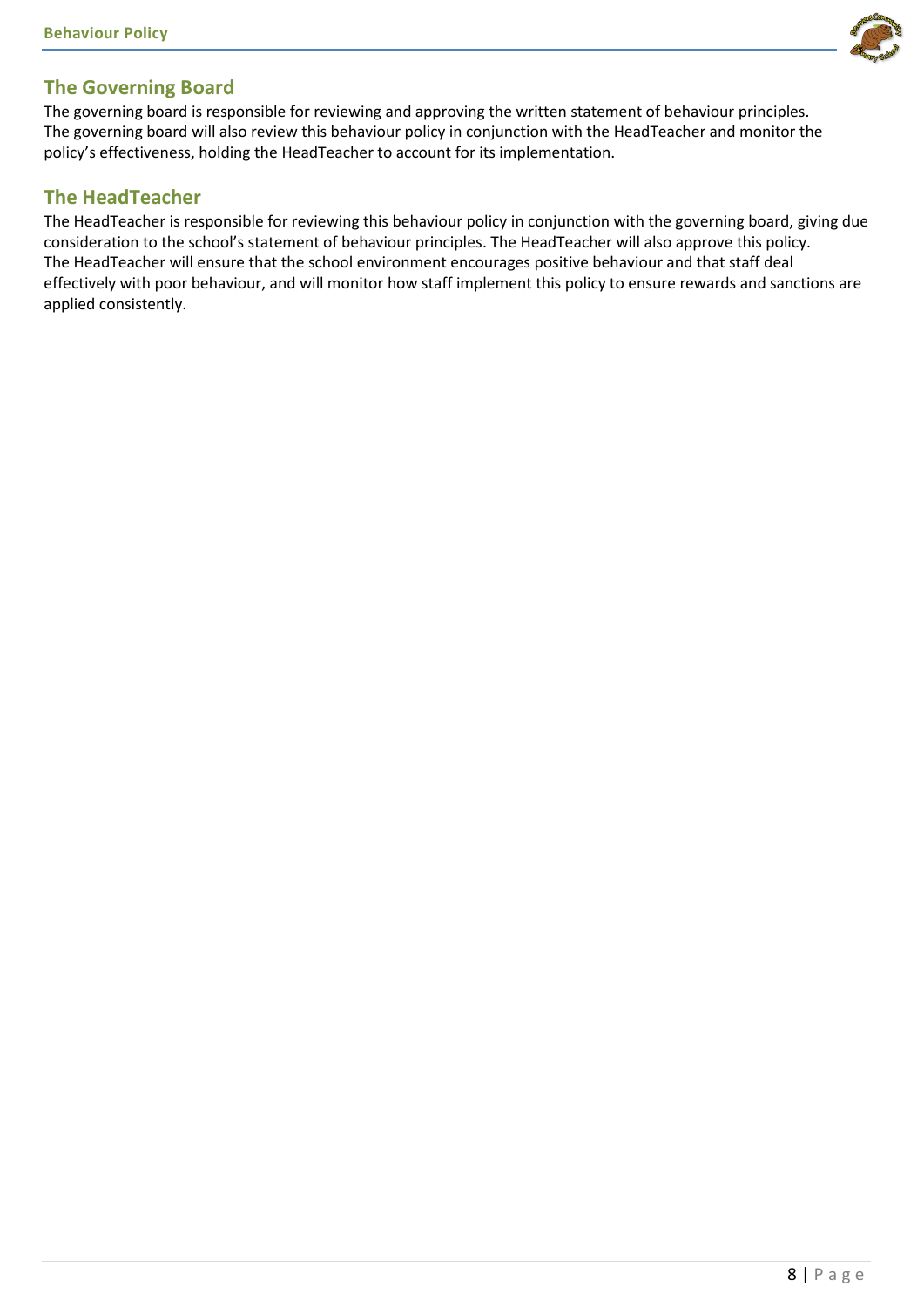

# *Behaviour for Learning*

Beavers Community Primary School envisages that all pupils display outstanding behaviour for learning. There is no one single definition of behaviour for learning but there are some key elements:

- pupils' attitude to their work;
- pupils' engagement with their learning;
- pupils' ability to demonstrate resilience;
- pupils' ability to understand themselves as learners;
- pupils' positive interactions with other pupils and staff members;
- pupils' use of resources;
- pupils' willingness and want to learn;
- pupils' having aspirations; and
- pupils' ability to modify their own behaviour appropriately to different situations (see Code of Conduct above).

Behaviour for learning should be promoted in class through appropriate school policies: all teaching and learning policies, the behaviour policy, curriculum policies, Project Achieve, Building Learning Power, Values and UNICEF rights for children.

In addition to these policies, there is also an expectation that all staff will actively promote children's appropriate behaviour for learning. Staff should:

- role model themselves as learners;
- keep positive attitudes to learning themselves;
- actively promote children's natural curiosity;
- keep an open mind with regard to children's inquisitive nature;
- follow up on interests shown by children;
- challenge negative attitudes to learning (from parents as well as pupils);
- ensure learning environments have a meaningful work ethic;
- only accept the very best standard of work a pupil is capable of producing;
- only accept the highest standard of behaviour; and
- raise children's self-esteem and expectation on what they can achieve as learners

# **Pupil transition**

To ensure a smooth transition to the next year, pupils have transition sessions with their new teacher(s). In addition, staff members hold transition meetings.

To ensure behaviour is continually monitored and the right support is in place, information related to pupil behaviour issues may be transferred to relevant staff at the start of the term or year. Information on behaviour issues may also be shared with new settings for those pupils transferring to other schools.

# **Pupil support**

Our school recognises its legal duty under the Equality Act 2010 to prevent pupils with a protected characteristic from being at a disadvantage. Consequently, our approach to challenging behaviour may be differentiated to cater to the needs of the pupil. The school's special educational needs co-ordinator will evaluate a pupil who exhibits challenging behaviour to determine whether they have any underlying needs that are not currently being met. Where necessary, support and advice will also be sought from specialist teachers, an educational psychologist, medical practitioners and/or others, to identify or support specific needs. When acute needs are identified in a pupil, we will liaise with external agencies and plan support programmes for that child. We will work with parents to create the plan and review it on a regular basis.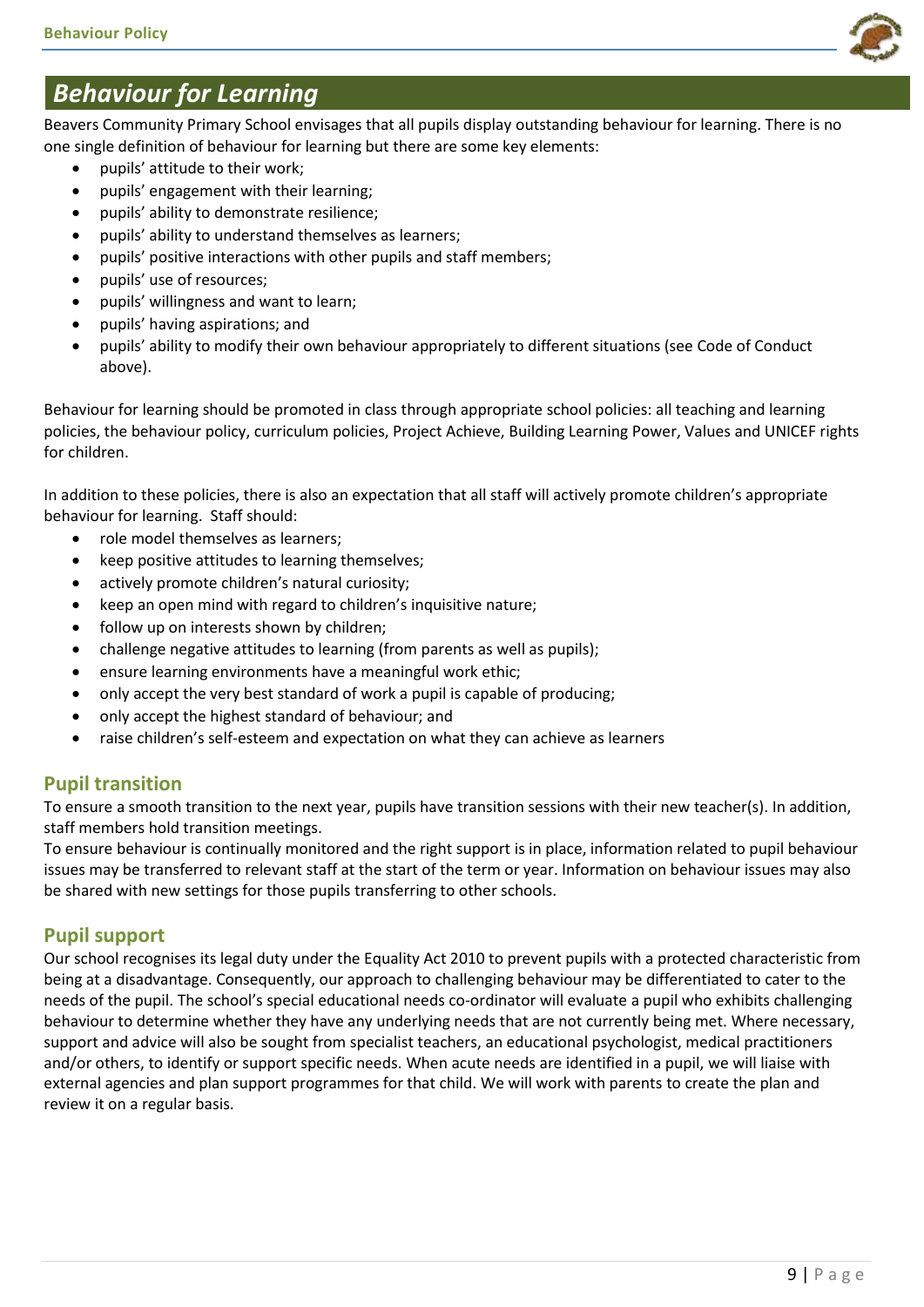

# *Physical Contact, including Use of Reasonable Force*

Safeguarding pupils requires both pupils and staff to be clear about safe and acceptable physical contact. However, it is just as important for all staff and volunteers to feel comfortable in contributing to providing a safe and caring environment for all pupils, especially for very young children. Staff and volunteers need to feel comfortable in responding to pupils' practical and emotional needs.

It is important to avoid making assumptions about whether or not a pupil wants physical contact, even with very young children, or to assume that one response fits all circumstances. Members of staff should use their professional judgement in specific situations, taking into account the pupil's needs at the time, their age, stage of development, gender, ethnicity and background.

If a member of staff believes that an incident could be misinterpreted, they should inform the Designated Safeguarding Lead immediately.

# **Acceptable Physical Contact with Pupils**

The paramount consideration is the need of the child. Staff should use their professional judgement to comfort or reassure children while maintaining appropriate distance. Never do anything of a personal nature for children that they can do for themselves (e.g. help with toileting, putting on sun cream, drying after swimming or getting dressed).

There are times when it is appropriate for a member of staff/volunteer to touch a pupil, for example:

- Young children in particular quite often need immediate physical comfort after a fall/ injury
- Helping very young children with personal care tasks (dressing/ drying after swimming)
- Strapping seat belts for young children
- Some pupils with particular disabilities
- Providing first aid treatment
- Pupil recovering from an accident (e.g. pupils using crutches or be in plaster)
- Pupils who are extremely emotionally upset
- To avoid accident or injury in an emergency
- Some contact sports
- Some arts activities
- Holding the hand of a child at the front/back of the line when going to assembly or when walking together around the school

If a child needs to sit on your lap, sit the child on your lap in a quiet area, in view of other staff or pupils and ask the child to sit 'side saddle', i.e. with his/her legs together, folded across your lap.

# **Responding to Pupils Making Physical Contact with You**

Should a pupil of any age seek you out for physical contact or seem to want to establish an intimate relationship with you, always discuss this with your line manager. It may be that other staff have experienced similar issues with the same pupil or group of pupils.

For example, a young child needs to be encouraged to demonstrate their affection in different ways in different situations. An older pupil may have developed a "crush" on you and this needs to be sensitively and openly managed with your line manager, to avoid leaving you open to allegations of misconduct or abuse.

In all situations where a pupil initiates inappropriate physical contact, it is the responsibility of the adult to distance themselves and help the pupil understand the importance of personal boundaries. It is important that the incident and the circumstances should be reported to the Designated Safeguarding Lead and recorded as soon as possible, and, if appropriate, a copy placed on the confidential file relating to that pupil.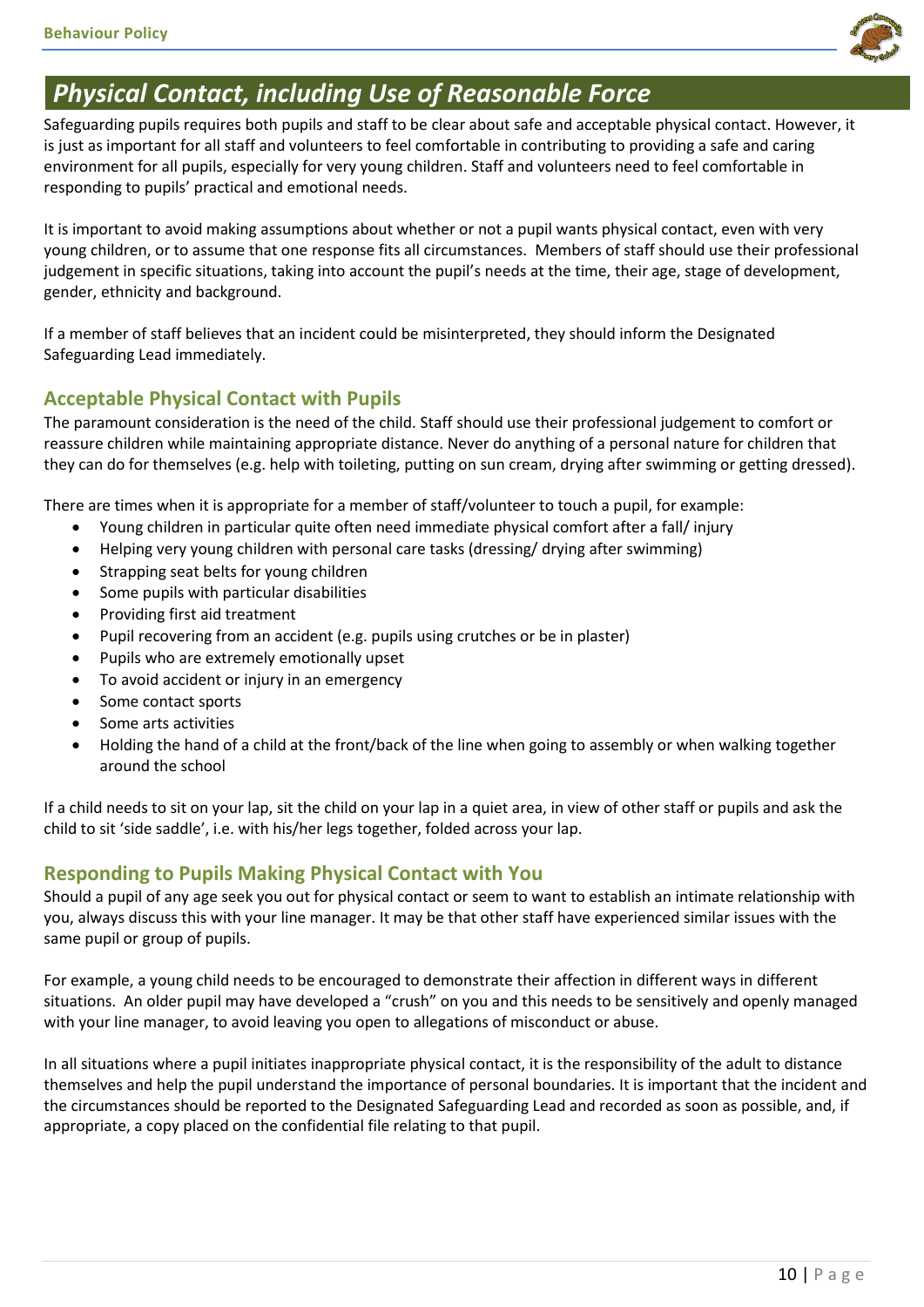

#### **Use of Reasonable Force (based on 'Use of reasonable force: Advice for head teachers, staff and governing bodies,' July 2013)**

Reasonable force must be used as a last resort only after all other strategies have been exhausted. School staff have a power to use force and lawful use of the power will provide a defence to any related criminal prosecution or other legal action. Suspension should not be an automatic response when a member of staff has been accused of using excessive force. Senior school leaders should support their staff when they use this power.

#### *What is reasonable force?*

- 1. The term 'reasonable force' covers the broad range of actions used by most teachers at some point in their career that involve a degree of physical contact with pupils.
- 2. Force is usually used either to control or restrain. This can range from guiding a pupil to safety by the arm through to more extreme circumstances such as breaking up a fight or where a student needs to be restrained to prevent violence or injury.
- 3. 'Reasonable in the circumstances' means using no more force than is needed.
- 4. As mentioned above, schools generally use force to control pupils and to restrain them. Control means either passive physical contact, such as standing between pupils or blocking a pupil's path, or active physical contact such as leading a pupil by the arm out of a classroom.
- 5. Restraint means to hold back physically or to bring a pupil under control. It is typically used in more extreme circumstances, for example when two pupils are fighting and refuse to separate without physical intervention.
- 6. School staff should always try to avoid acting in a way that might cause injury, but in extreme cases it may not always be possible to avoid injuring the pupil.

#### *When can reasonable force be used?*

Reasonable force can be used to prevent pupils from hurting themselves or others, from damaging property, or from causing disorder. In a school, force is used for two main purposes – to control pupils or to restrain them. The decision on whether or not to physically intervene is down to the professional judgement of the staff member concerned and should always depend on the individual circumstances. The following list is not exhaustive but provides some examples of situations where reasonable force can and cannot be used:

- remove disruptive children from the classroom where they have refused to follow an instruction to do so;
- prevent a pupil behaving in a way that disrupts a school event or a school trip or visit;
- prevent a pupil leaving the classroom where allowing the pupil to leave would risk their safety or lead to behaviour that disrupts the behaviour of others;
- damaging property;
- prevent a pupil from attacking a member of staff or another pupil, or to stop a fight in the playground; and
- restrain a pupil at risk of harming themselves through physical outbursts.

Force must NEVER be used as a punishment; it is ALWAYS unlawful to use force in this way.

Force must be applied using the minimum amount of force and for the minimum amount of time possible. It must be used in way that maintains the safety and dignity of all concerned and it must be recorded to parents.

#### *Power to search pupils without consent*

In addition to the general power to use reasonable force described above, head teachers and authorised staff can use such force as is reasonable given the circumstances to conduct a search for the following "prohibited items" :

- knives and weapons
- alcohol
- illegal drugs
- stolen items
- tobacco and cigarette papers
- fireworks
- pornographic images
- any article that has been or is likely to be used to commit an offence, cause personal injury or damage to property.

Force cannot be used to search for items banned under the school rules.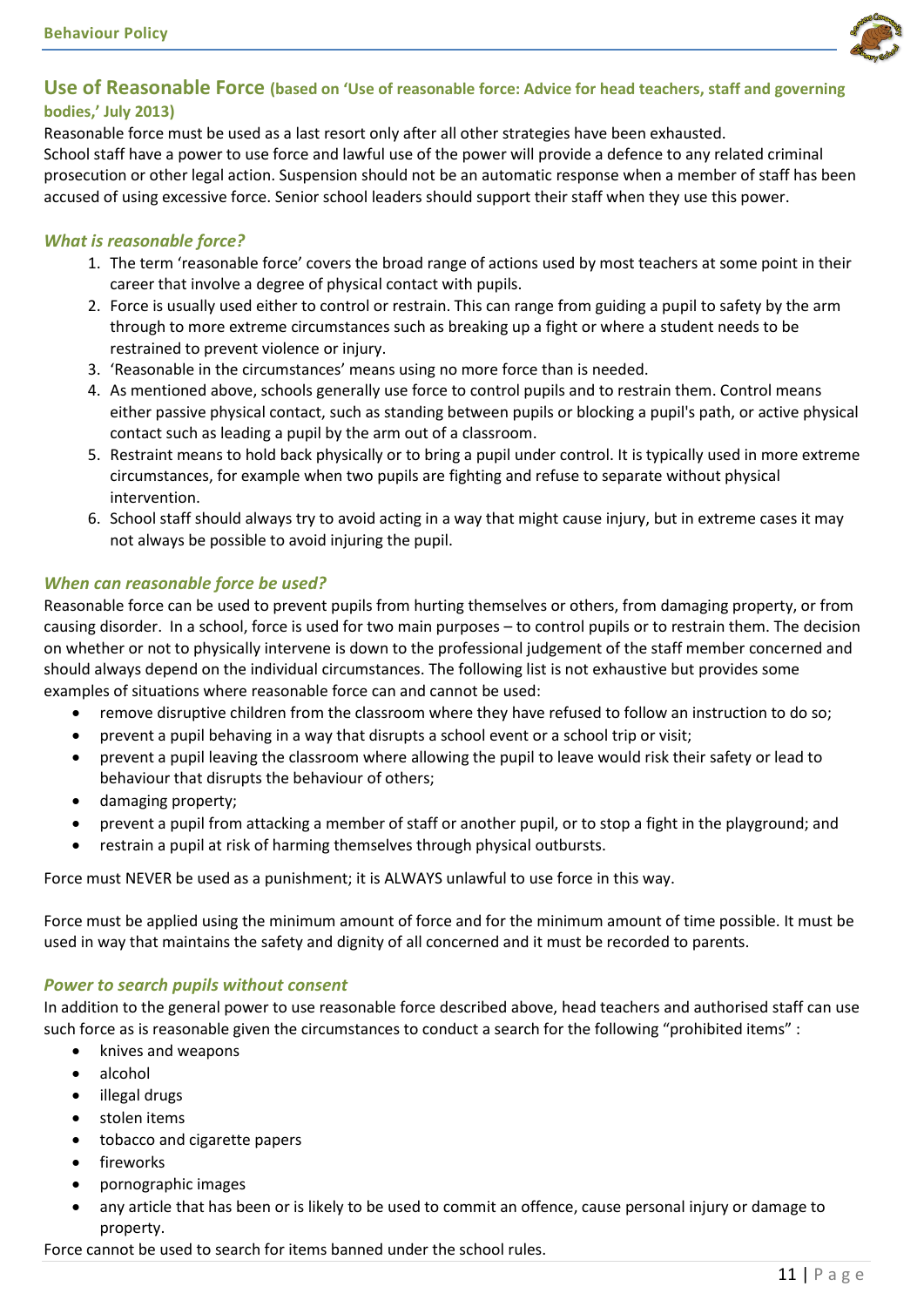

#### *Confiscation*

Any prohibited items found in pupils' possession will be confiscated. These items will not be returned to pupils. We will also confiscate any item which is harmful and returned to parents after discussion with senior leaders.

#### *Telling parents when force has been used on their child*

It is good practice for schools to speak to parents about serious incidents involving the use of force. It is up to schools to decide whether it is appropriate to report the use of force to parents.

In deciding what a serious incident is, teachers should use their professional judgement and consider the:

- pupil's behaviour and level of risk presented at the time of the incident;
- degree of force used;
- effect on the pupil or member of staff; and
- $\bullet$  the child's age.

#### *What happens if a pupil complains when force is used on them?*

- All complaints about the use of force should be thoroughly, speedily and appropriately investigated.
- Where a member of staff has acted within the law that is, they have used reasonable force in order to prevent injury, damage to property or disorder – this will provide a defence to any criminal prosecution or other civil or public law action.
- When a complaint is made the onus is on the person making the complaint to prove that his/her allegations are true – it is not for the member of staff to show that he/she has acted reasonably.
- Suspension must not be an automatic response when a member of staff has been accused of using excessive force. Schools should refer to the "Dealing with Allegations of Abuse against Teachers and Other Staff" guidance where an allegation of using excessive force is made against a teacher. This guidance makes clear that a person must not be suspended automatically, or without careful thought.
- Schools must consider carefully whether the circumstances of the case warrant a person being suspended until the allegation is resolved or whether alternative arrangements are more appropriate.
- If a decision is taken to suspend a teacher, the school should ensure that the teacher has access to a named contact who can provide support.
- Governing bodies should always consider whether a teacher has acted within the law when reaching a decision on whether or not to take disciplinary action against the teacher.

As employers, schools and local authorities have a duty of care towards their employees. It is important that schools provide appropriate pastoral care to any member of staff who is subject to a formal allegation following a use of force incident.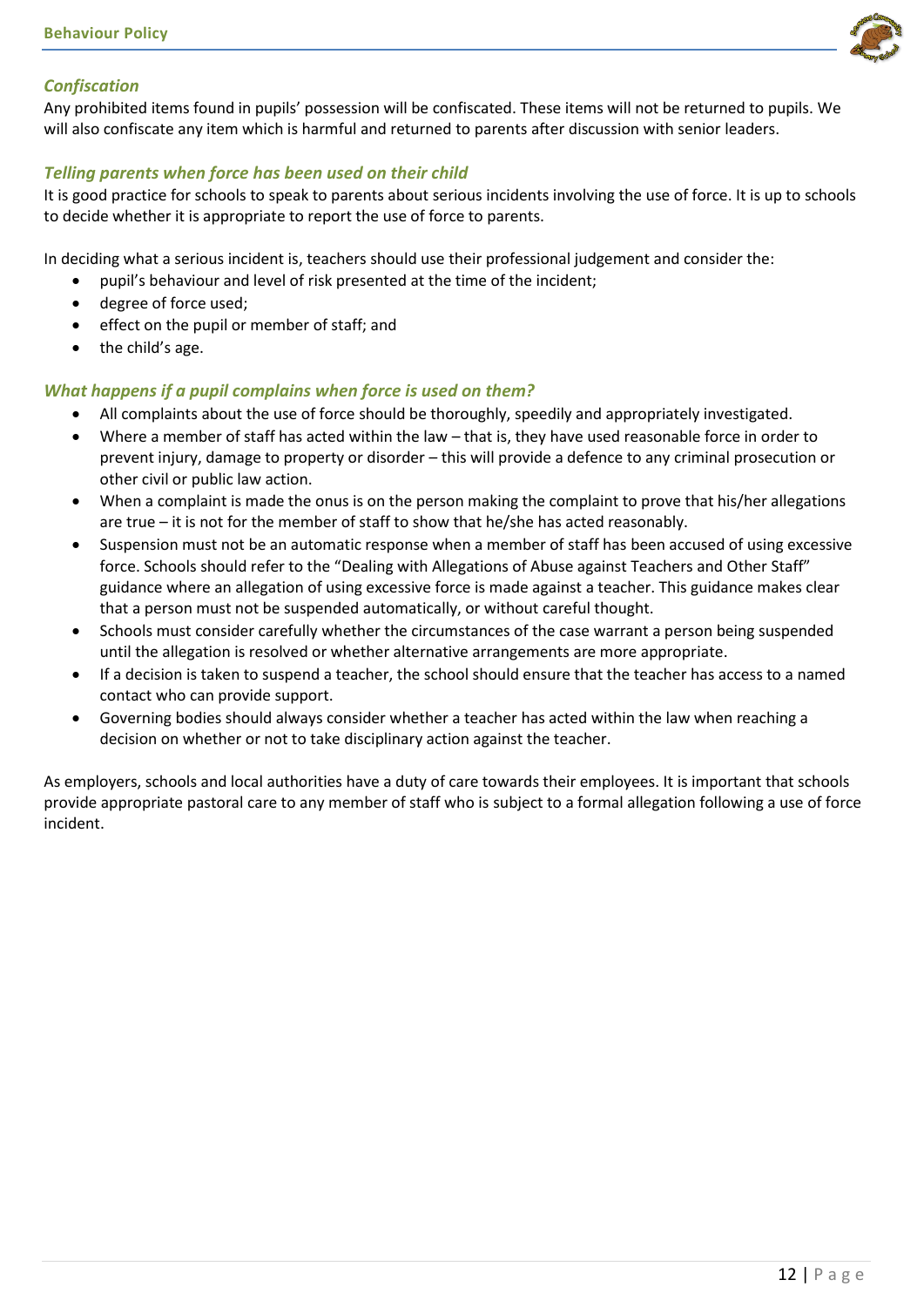

# *Anti-Bullying*

# **Principles**

Beavers Community Primary school places its pupils and their welfare at the centre of the school's business. The children of this school are to be treated with the highest regard. Any form of bullying contradicts the ethos and culture of the school, and will not be tolerated.

The school rights support the school's stance on anti-bullying:

- *We all make a commitment:*
- To learn
- To be safe
- To show mutual respect

With regard to anti-bullying, there are some further principles, which, although covered by the school rights, need to be explicitly advocated:

- all pupils will be listened to, without exception or prejudice;
- reported incidents will be taken seriously and thoroughly investigated;
- the needs of the victim will be listened to; and
- staff will deal with each case individually and will communicate effectively with leaders of the school.

### **Definition**

*'A deliberate act done to cause distress solely in order to give a feeling of power, status or other gratification to the bully. It can range from ostracising, name-calling, teasing, threats and extortion, through to physical assault on persons and/or their property. It can be an unresolved single frightening incident which casts a shadow over a child's life, or a series of such incidents.'* 

Bullying can be brought to the attention of staff either by the victim(s), their friend(s), their parent(s) or other concerned people.

Bullying may also include discrimination and racism which can be both direct and indirect and is unacceptable in any form. Beavers Community Primary School is opposed to all forms of racism, sexism, homophobia and xenophobia, including those forms that are directed towards religious groups and communities, and against Travellers, refugees and asylum-seekers. Pupils will be given planned opportunities to discuss equality issues and reminded at regular intervals of the school policy.

Racist incidents will be dealt with appropriately and recorded and reported to the Local Authority.

# **Forms of Bullying**

Bullying can take many different forms:

- Emotional- Being unfriendly, excluding, tormenting
- Physical- Hitting, kicking, pushing, taking another's belongings, any use of violence
- Racial-Racial taunts, graffiti, gestures
- Sexual- Explicit sexual remarks, display of sexual material, sexual gestures or unwanted physical attention
- Direct or indirect verbal- Name calling, sarcasm, spreading rumours, teasing
- Cyber-bullying- Bullying that takes place online, such as through social networking sites, messaging apps or gaming sites

This is not an exhaustive list. One off examples of these incidents doesn't necessarily mean bullying is occurring.

# **Misuse of Technology**

Bullying through the misuse of technology may occur outside of school hours. The school will support any victims of this type of bullying and takes as strong a stance against it as it does other types of bullying. There are several scenarios which may occur with bullying through misusing technology:

 a pupil (or group of pupils) uses technology to victimise another pupil in the school – even if this occurs outside of school hours the school will deal with this case as it would any other type of bullying occurring in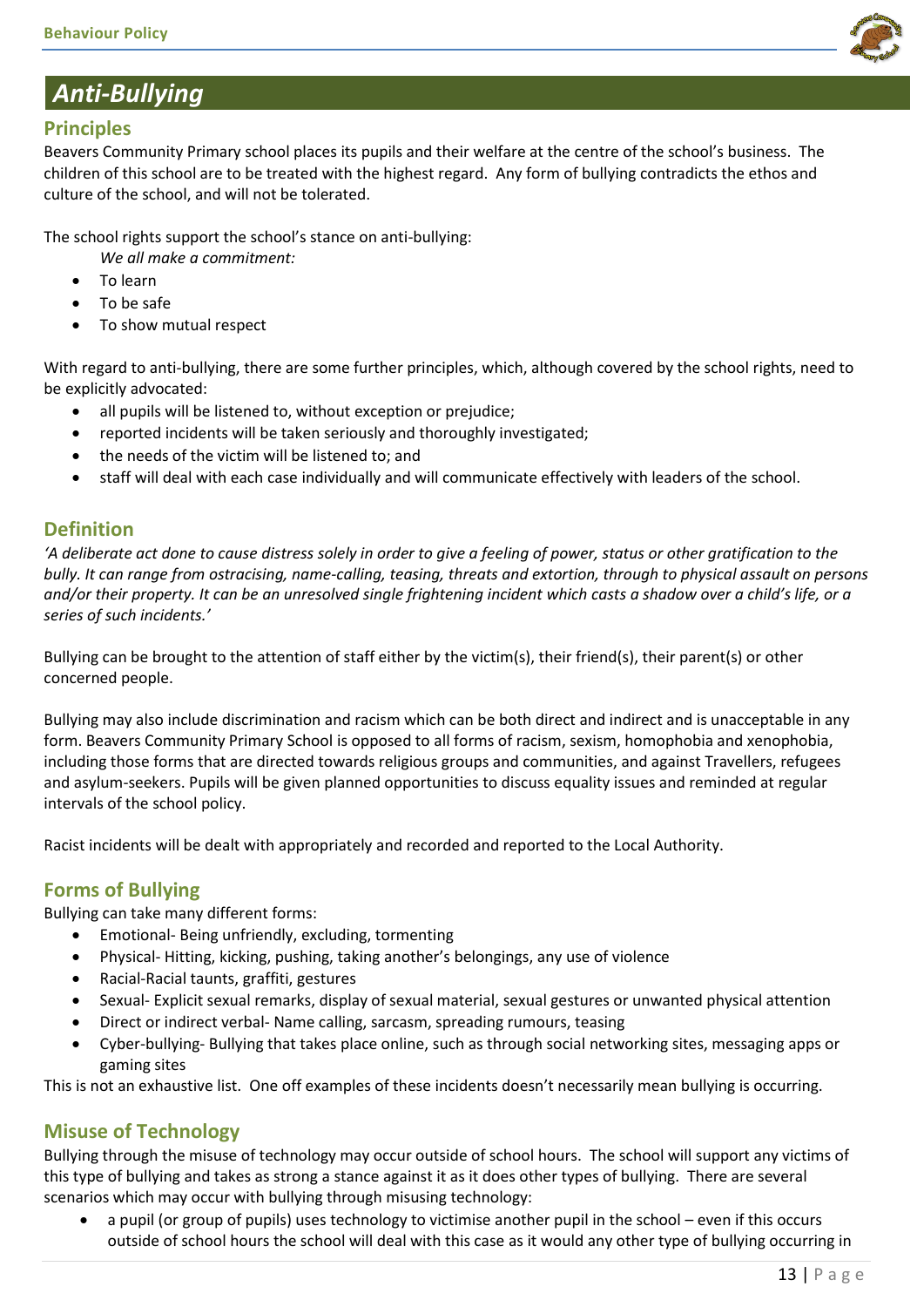

school hours;

- a pupil is victimised by a party outside of the school in this case the school would support the victim through appropriate channels; and
- a pupil is victimising a party outside of the school in this case the school would support the victim through appropriate channels and would deal with the bully in line with this policy.

In all cases of bullying using technology the victim should be advised to keep evidence where possible. If deemed necessary, the school will liaise with outside parties, including the police, to ensure the situation is appropriately dealt with.

# **Strategies for Dealing with Bullying**

Although bullying is not to be tolerated and victims must have justice and their sense of well-being restored, the perpetrators of bullying are members of the school community and must be treated as such, in line with all school policies. It is likely that there is an underlying reason why they are bullying and this should be investigated and solutions sought as part of the restorative process.

The following is a list of actions available to staff depending on the perceived seriousness of the situation. The emphasis is always on a caring, listening approach.

- Discussions with the victim. This will require patience and understanding. Remember Listen, assess, act
- Identify the bully/bullies.
- Obtain witnesses if possible.
- Advise the Head Teacher or Deputy Head Teacher.
- Discussions with the bully/bullies. Confront them with the details and ask them to tell the truth about the situation/incident. Make it clear that bullying is not acceptable.
- If they do not own up, investigate further. If it is clear that they are lying, continue with the investigation. Children usually own up if presented with all the facts. The investigation must continue until a satisfactory verdict is reached. If more adult support is needed then a member of the ELT must be consulted.
- All accusations, actions, investigations and outcomes must be recorded in class log books.

If they own up, then follow the procedure outlined below:

- Separate discussions with parents of bully and victim
- Sanctions for the bully. These may include withdrawal from favoured activities, loss of playtimes, exclusion during lunchtimes or exclusion from school. The sanction depends on the perceived severity of the incident(s).
- Continue monitoring the situation by observing at playtimes/lunchtimes and having discussions with victim to ensure no repetition. Do not assume the bullying has stopped – this needs to be checked through follow up actions such as discussions and observations.
- A programme may need to be put in place to support the victim and rebuild their confidence, self-esteem and well-being. This should be completed in line with the inclusion policy.
- A programme may need to be put in place to support the bully to deal with underlying issues. This should be completed in line with the inclusion policy.

As the behaviour of the bully (hopefully) improves, then favoured activities etc. can be reinstated. This will rebuild the child's self-esteem, which may have been damaged after being caught bullying, or could have been low anyway, hence the bullying.

In order to prevent and identify incidents of bullying and the identities of bullies, staff will carry out the following strategies:

- Watch for early signs of distress in pupils
- Listen, assess, act
- Encourage pupil's to be open with their friends, in case they feel they cannot tell an adult
- Worry boxes in school where children can put written notes if they feel they cannot speak about their problem
- Teaching the PSHE curriculum
- Promote the fact that we are a listening school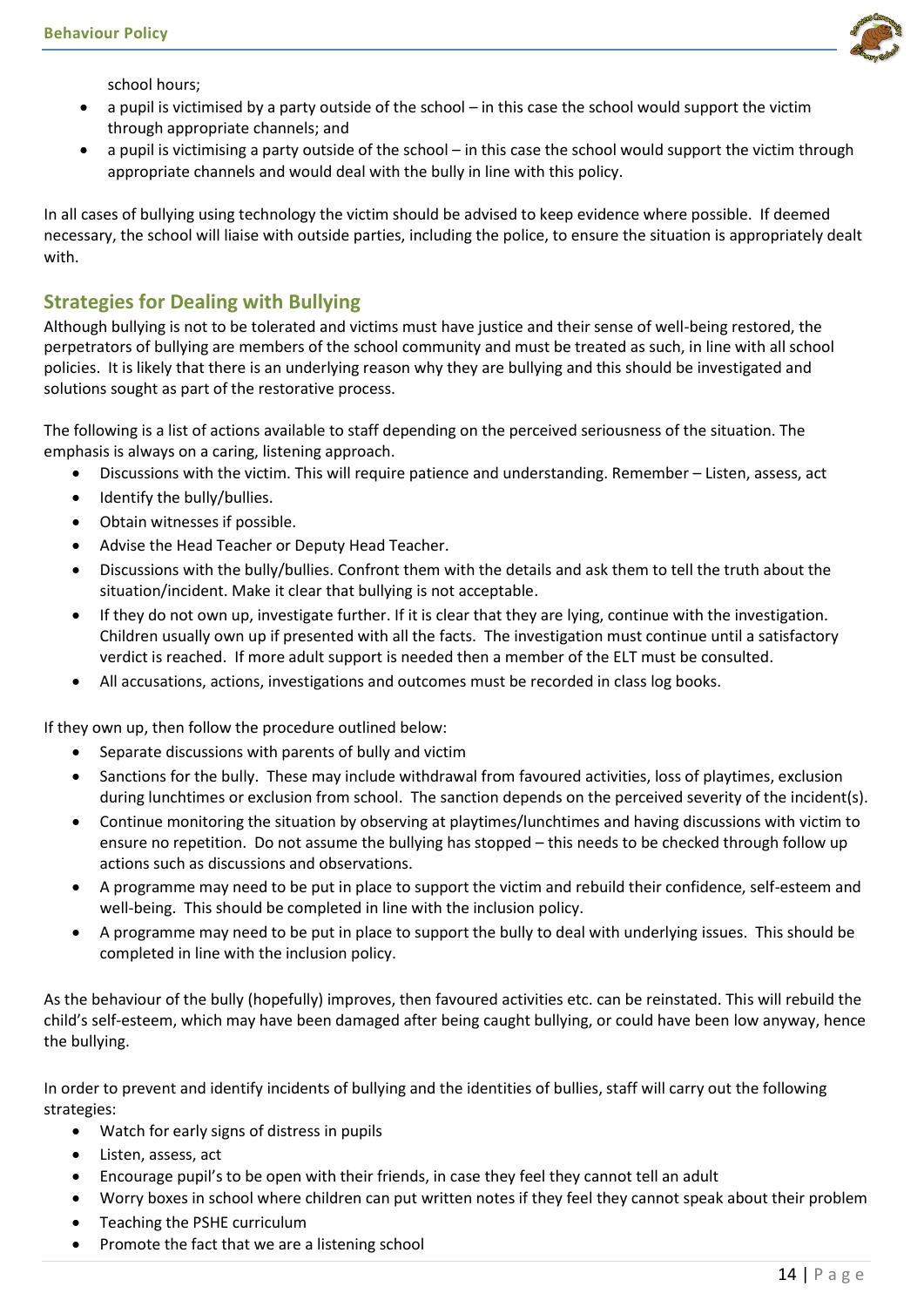

- Actively promote the school's stance on anti-bullying
- Be open with the children and explicitly talk about acceptable and unacceptable behaviours (without naming parties)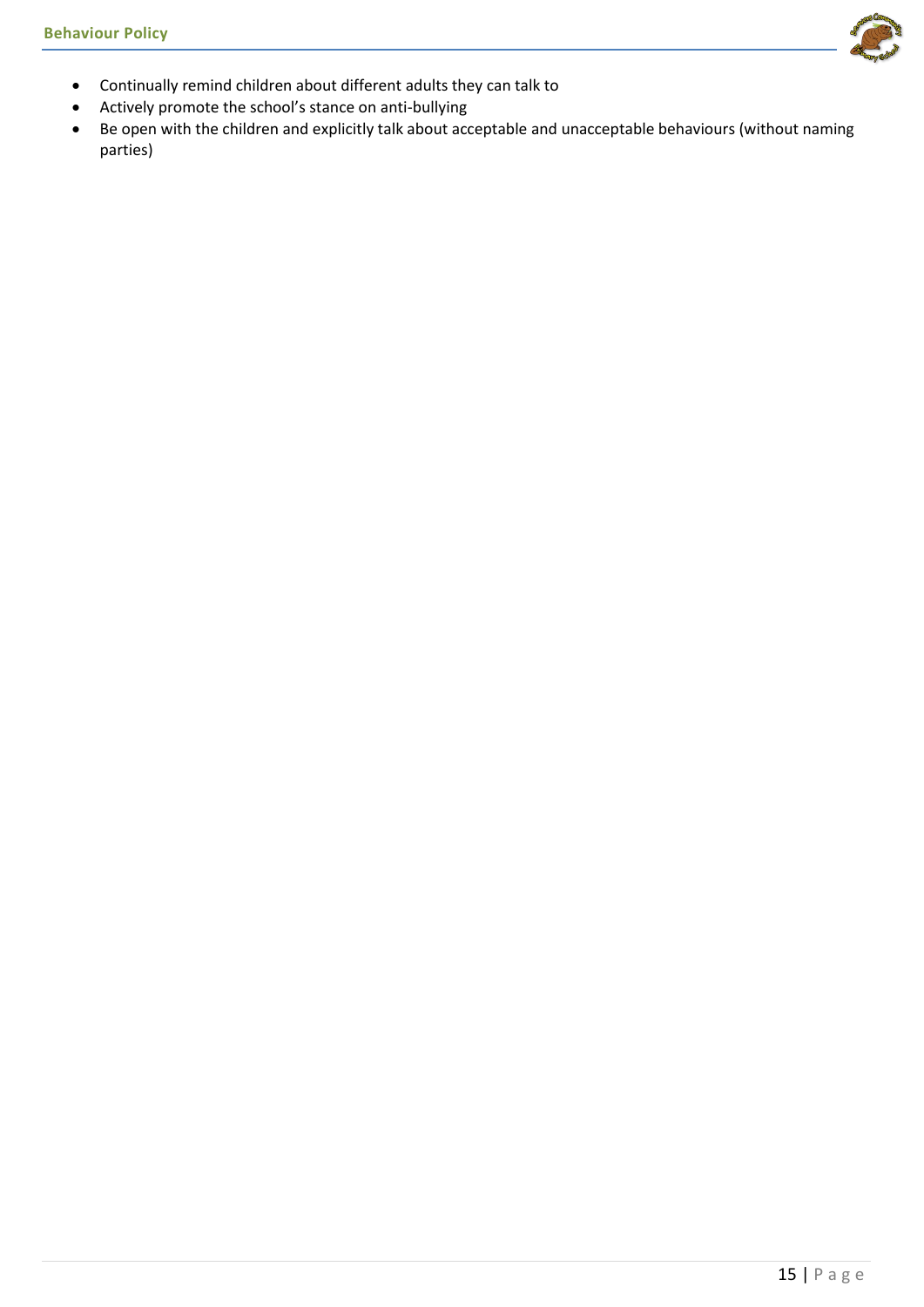

# *Code of Conduct for Staff*

A staff code of conduct is designed to give clear guidance on the standards of behaviour all school staff are expected to observe, and the school should notify staff of this code and the expectations upon them. School staff are in a unique position of influence and must adhere to behaviour that sets a good example and acts as a role model to all the pupils within the school.

# **Setting an Example**

All staff have a responsibility to maintain public confidence in their ability to safeguard the welfare and best interests of pupils. They should adopt high standards of personal conduct in order to maintain the confidence and respect of their peers, pupils and the public in general. An individual's behaviour, either in or out of the workplace, should not compromise her/his position within the work setting or bring the school or the Local Authority into disrepute. All staff who work in schools provide a role model for behaviour and conduct which can be copied by pupils. All staff must, therefore, demonstrate high standards of conduct in order to encourage our pupils to do the same. This Code helps all staff to understand what behaviour is and is not acceptable.

# **Conduct Outside Work**

Staff must not engage in conduct outside work which could seriously damage the reputation and standing of the school or the employee's own reputation or the reputation of other members of the school community. In particular, criminal offences that involve violence or possession or use of illegal drugs or sexual misconduct are likely to be regarded as unacceptable.

Staff may undertake work outside school, either paid or voluntary, provided that it does not conflict with the interests of the school nor be to a level which may contravene the working time regulations or affect an individual's work performance.

# **Staff Dress Code**

A person's dress and appearance are matters of personal choice and self-expression. However, staff and volunteers should recognise that they are role models to the children and their choice of dress should uphold the school's expectations for the children.

Staff and volunteers must ensure they are dressed decently, safely and appropriately for the tasks they undertake. Those who dress or appear in a manner which could be considered as inappropriate could render themselves vulnerable to criticism or allegations of misconduct.

Whilst it is not possible to list every clothing option here, it is expected that staff will support the safer code of professional conduct and will dress in a way that reflects a professional appearance. The wearing of casual items such as jeans, sports clothing, football team clothing or items of clothing that could be deemed by others as too revealing need to be avoided. Due to the impressionable nature of young children, the Governing Board would appreciate that tattoos and other body art are covered up whilst in school.

Staff must wear PE clothes and trainers when teaching PE and Games lessons. To be consistent with the expectations for the children, staff could change into these for the morning or afternoon session whenever the lesson is taught and PE clothes can be worn throughout the day.

Teaching assistants attending to support the learning of pupils in a PE or Games lesson should at a minimum have a change of appropriate shoes.

# **Confidentiality, Integrity and Security**

Staff are expected to have an awareness and high regard for the confidential, sensitive and important nature of their role and will be mindful of this at all times including formal and informal discussions with parents, other members of staff, children and the wider school community. Particular attention should be paid in public areas of the school such as corridors, the playground and the staff room.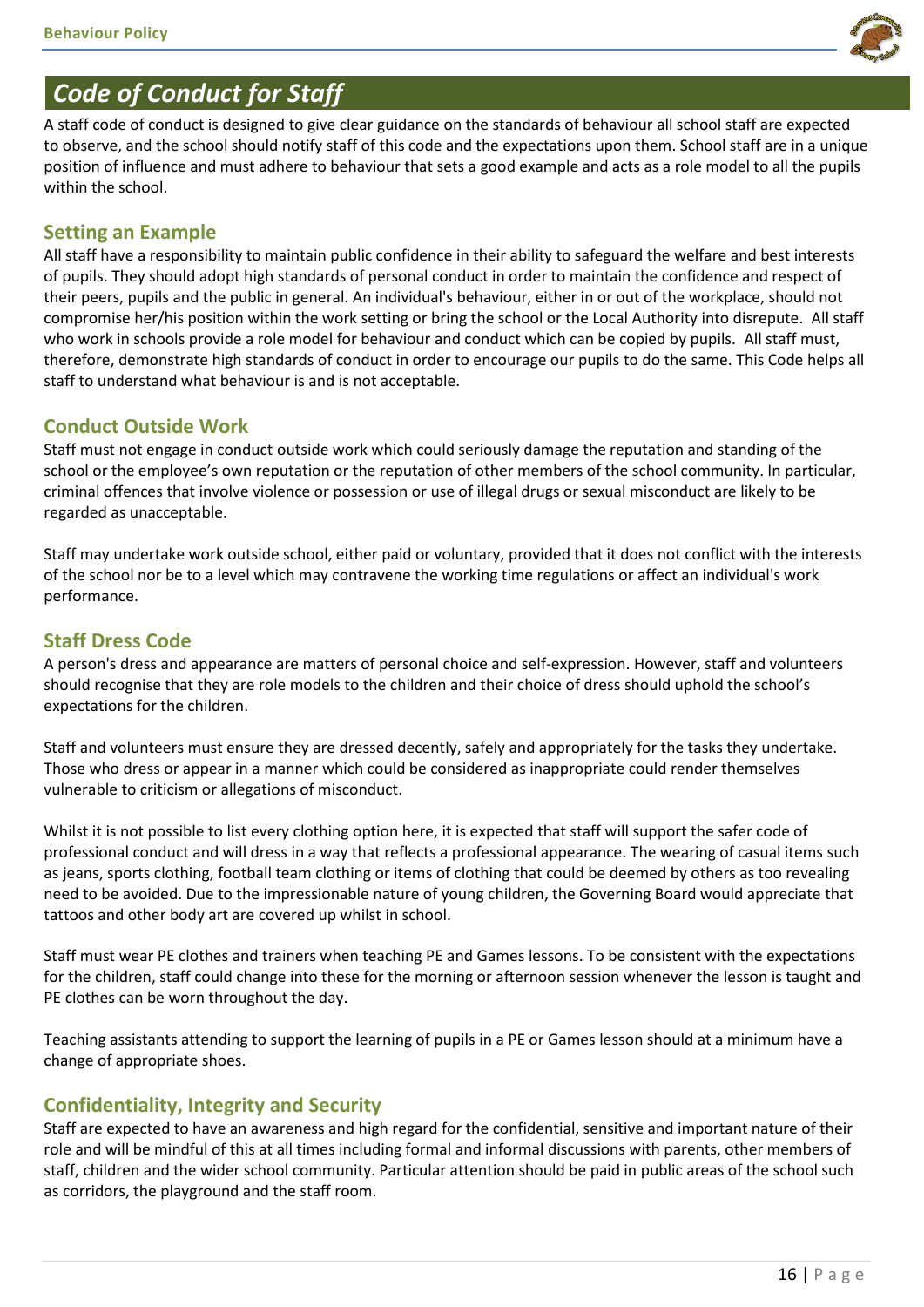

A "needs to know" approach should be adopted to safeguard this principle and to ensure no child or group of children is unfairly stereotyped or unnecessarily spotlighted. Where possible no names should be explicitly mentioned whether for positive, negative or information purposes in public areas, unless it is on a needs to know basis for all present to hear.

Confidential information about pupils must be held securely. Confidential information about pupils must not be held off the school site other than on security protected school equipment.

#### **Abuse of Trust**

Under the Sexual Offences Act 2003, it is a criminal offence for any person over 18 in a position of trust to engage in a sexual relationship with a pupil under 18; this constitutes 'Abuse of Trust'. This is to prevent adults abusing their position of trust, for example by persuading, encouraging or intimidating pupils into certain behaviours or activities.

The law applies to anyone working in schools in a paid or voluntary capacity, including sixth formers and gap-year students, even if they do not teach the child and even if pupils are of an age to consent to sexual activity and applies even if both parties consent to the sexual relationship.

A sexual or intimate relationship between a member of staff or volunteer and a sixth former over the age of 18 is also unacceptable, even though not a criminal offence, and will be dealt with under the provisions of the school disciplinary procedure and is likely to be considered as gross misconduct.

Schools must ensure that all staff, volunteers and gap-year students are informed about the requirements and implications of "Abuse of Trust" and that the school extends the requirements of staff behaviour and the consequences of non-compliance with these procedures to include inappropriate relationships with 6th formers who are 18 years old.

There are occasions when adults embark on a course of behaviour known as 'grooming' where the sole purpose is to gain the trust of a child or young person, and manipulate that relationship so that sexual abuse can take place. Staff and volunteers should be aware that conferring special attention without good reason or favouring a pupil has the potential to be construed as being part of a 'grooming' process, which is a criminal offence.

#### **Gifts**

It is against the law for public servants to take bribes. Staff need to take care that they do not accept any gift that might be construed by others as a bribe, or lead the giver to expect preferential treatment. There are occasions when pupils or parents wish to pass small tokens of appreciation to staff e.g. at Christmas or as a thank-you and this is acceptable. However, it is unacceptable to receive gifts on a regular basis or of any significant value. Personal gifts must not be given to pupils. This could be misinterpreted as a gesture either to bribe, or single out the young person. It might be perceived that a 'favour' of some kind is expected in return. Any reward given to a pupil should be consistent with school policy, recorded, and not based on favouritism.

#### **Social Contact and Social Networking**

Social networking sites and blogging are extremely popular. Staff must not post material which damages the reputation of the school or which causes concern about their suitability to work with children and young people. Those who post material which could be considered as inappropriate could render themselves vulnerable to criticism or allegations of misconduct or disciplinary action.

Staff in school should not establish or seek to establish social contact with pupils for the purpose of securing a friendship or to pursue or strengthen a relationship. This includes social networking and blogging. Even if a pupil seeks to establish social contact, or if this occurs coincidentally, the member of staff should exercise her/his professional judgment in making a response and be aware that such social contact in person, by phone or on the internet could be misconstrued and may place the member of staff in a very vulnerable position.

Staff and volunteers must not give their personal details such as home/mobile phone number; home or email address to pupils unless the need to do so is agreed with senior management.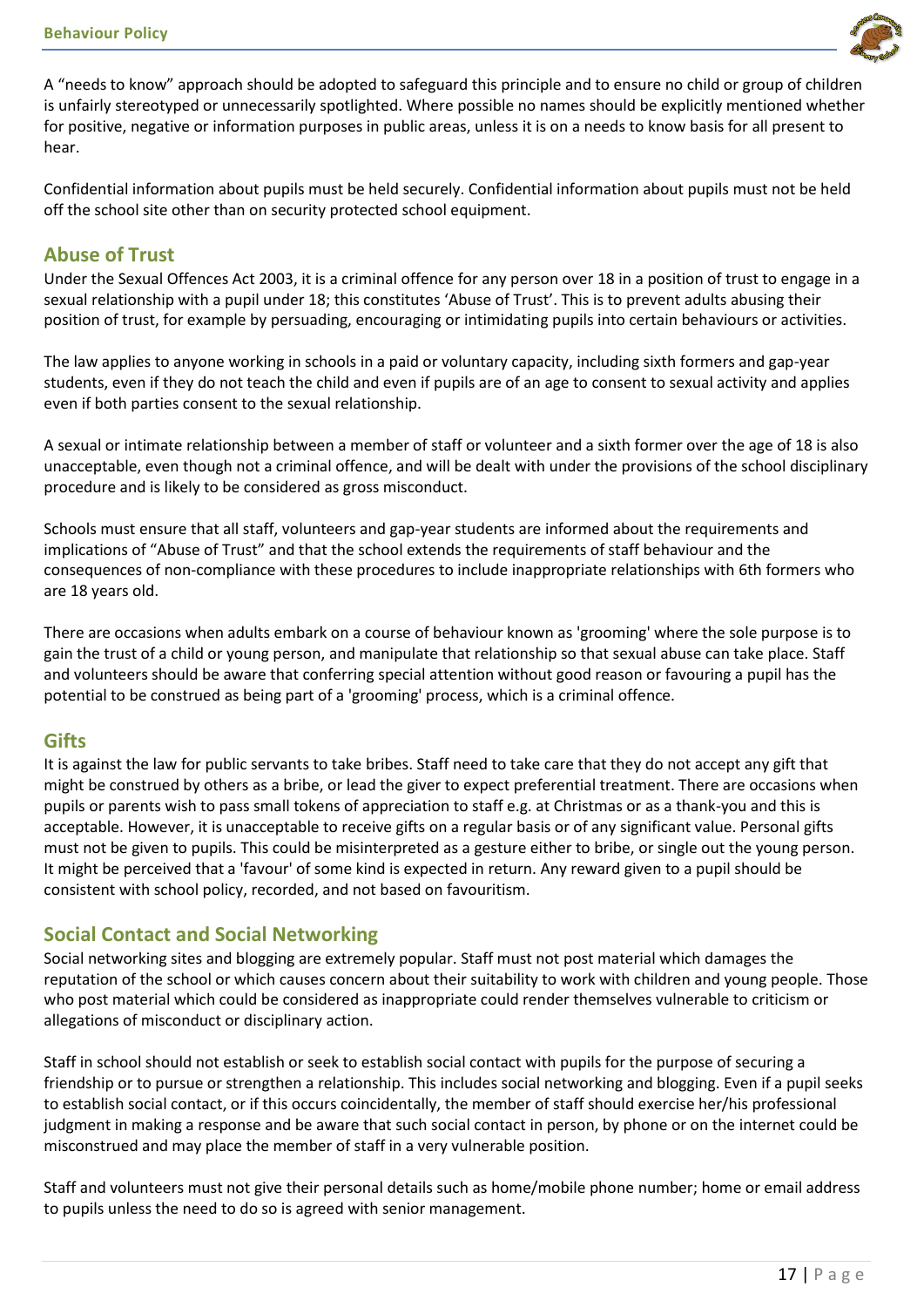### **Internet Use and Electronic Communication**

The school has a separate policy on acceptable use which forms part of this code of conduct.

Under no circumstances should adults in school access inappropriate images. Deliberately accessing pornography on school equipment will be treated as gross misconduct and may be considered a criminal offence. Accessing indecent images of children on the internet, and making, storing or disseminating such material, is illegal and is likely lead to criminal prosecution and may result in barring from work with children and young people.

Personal property of a sexually explicit nature such as books, magazines, DVDs or such material on any electronic media must not be brought onto or stored on the school premises.

#### **Physical Contact and Personal Privacy (further detailed in physical contact, including use of reasonable force statement)**

There are occasions when it is entirely appropriate and proper for staff to have physical contact with pupils, but it is crucial that they only do so in ways appropriate to their professional role. When physical contact is made with pupils this should be in response to their needs at the time, of limited duration and appropriate given their age, stage of development, gender, ethnicity and background. It is not possible to be specific about the appropriateness of each physical contact, since an action that is appropriate with one pupil in one set of circumstances may be inappropriate in another, or with a different pupil. Physical contact should never be secretive or casual, or for the gratification of the adult, or represent a misuse of authority. If a member of staff or volunteer believes that an action could be misinterpreted, the incident and circumstances should be reported.

### **Misuse of Alcohol and Drugs**

All staff and volunteers are not permitted to misuse, or be under the influence of, alcohol or illegal drugs, on school premises or whilst in charge of pupils at any other venue in the UK or abroad. This links with the Managing Alcohol, Drugs & Substance Misuse at Work Policy & Procedure.

#### **Malicious Allegations**

Where a pupil makes an accusation against a member of staff and that accusation is shown to have been malicious, the HeadTeacher will discipline the pupil in accordance with this policy. Please refer to our [safeguarding policy/statement of procedures for dealing with allegations of abuse against staff] for more information on responding to allegations of abuse. The HeadTeacher will also consider the pastoral needs of staff accused of misconduct.

#### **Professional Relationships**

#### *With pupils*

All pupils have a right to be treated with respect and dignity. Staff and volunteers must not use any form of degrading treatment to punish or undermine a pupil. The use of sarcasm, demeaning or insensitive comments towards pupils is not acceptable in any situation. When speaking to pupils, we always consider how we would expect to be spoken to ourselves. Shouting aggressively is not acceptable in any situation.

#### *With other members of staff*

We act in a professional manner towards colleagues, irrespective of our relative position or status within the school hierarchy, for example:

- speaking politely to one another;
- being approachable, friendly and welcoming to other adults in school both staff members and visitors;
- being flexible and understanding of unexpected changes within the school day;
- communicating clearly and honestly;
- addressing concerns openly and honestly with the person to whom the concern is addressed, whenever possible, without publicly criticising anyone;
- we never act in a way that publicly undermines a colleague;
- we all take responsibility for our actions and are prepared to apologise when we have made mistakes and undertake to learn from those errors;
- not deliberately discriminating or ostracising certain members of staff;
- being sensitive and supportive to colleagues when situations demand it;